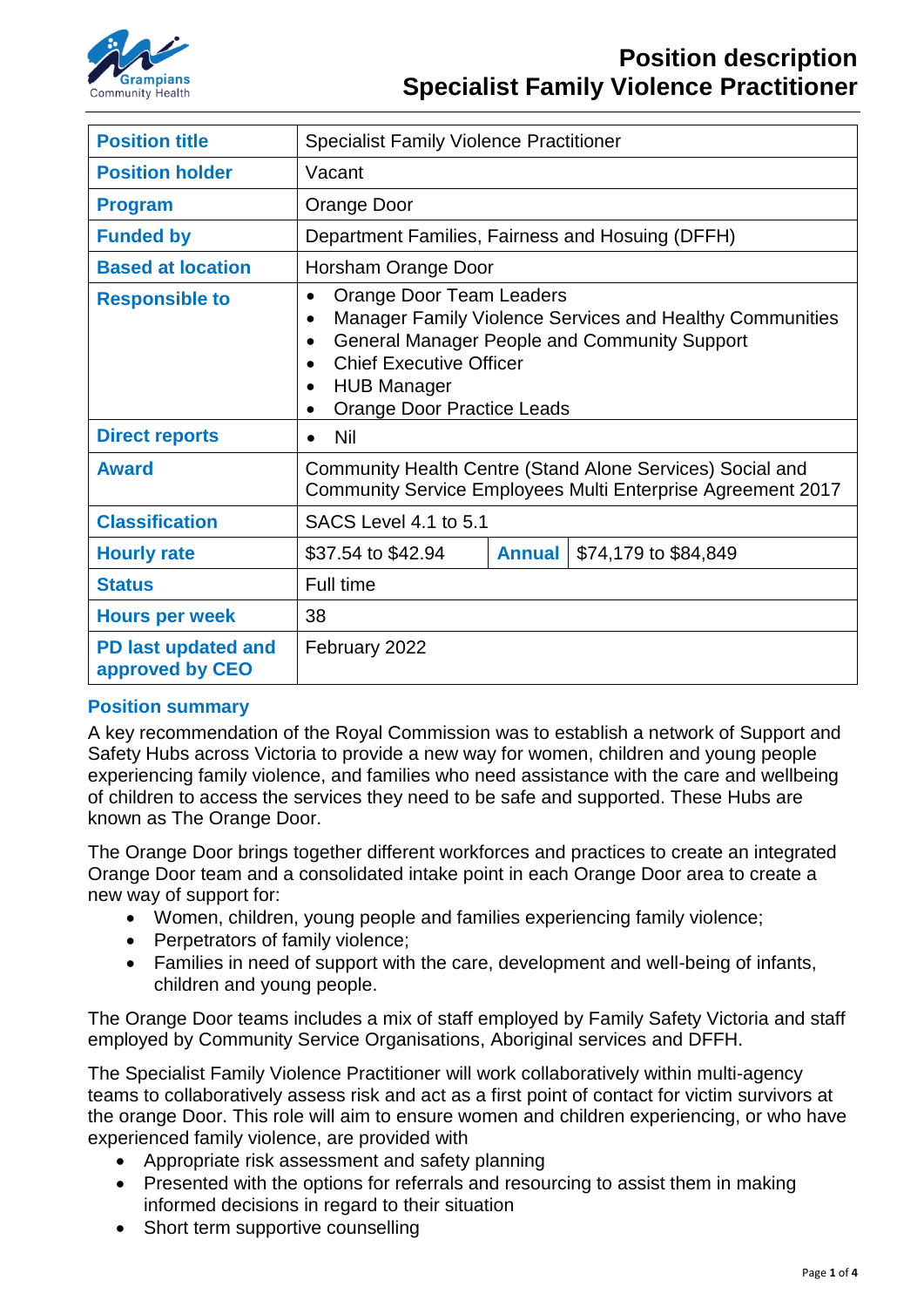

### **Key responsibilities**

- 1. Provide client focussed assistance to victim survivors and their children experiencing family violence, including people who are no longer in abusive relationships, who choose to remain in an abusive relationship and who have never called police or used family violence crisis services.
- 2. Respond to all police referrals, self-referrals and referrals from other community service or support organisations, to support victim survivors of family violence.
- 3. Provide information and support to victim survivors and their children, living in or escaping from situations of family violence.
- 4. Undertake comprehensive risk assessment for all referrals and utilise a detailed safety plan to inform a short-term case plan.
- 5. Deliver screening and triage, assessment, crisis responses, service planning and targeted interventions consistent with the Integrated Practice Framework of the Orange Door.
- 6. Encourage victim survivors of family violence to make empowered culturally appropriate decisions about their future.
- 7. Ensure access and advocacy for service users to relevant services such as cultural support, family violence related services, housing, income security, legal assistance, financial management, parenting support, children's support services and health issues, providing some of these services where necessary.
- 8. Work collaboratively within a multidisciplinary team, including perpetrator and child wellbeing services, to assess risk and safety plan accordingly.
- 9. Participate in shared care planning, collaborative risk assessment and management and triaging within the Orange Door.
- 10. Work collaboratively and cooperatively with the staff and organisations that develop the Orange Door team.
- 11. Follow direction and utilise the support from the Practice Leaders and Team Leaders within the Orange Door.
- 12. Adhere to relevant frameworks including the Family Violence Information Sharing Scheme, standards, policies and procedures of the Support and Safety Hub.
- 13. Provide a point of contact for secondary consultation, advice and information.
- 14. Contribute to the review, development and implementation of systems, policies and procedures to build and enhance the Orange Door model.
- 15. Critically reflect on own practice and engage in individual and group supervision.
- 16. Provide supervision and support to students as required.
- 17. Other duties commensurate with current skills and experience as agreed with the Team Leader, Manager, General Manager or the Chief Executive Officer.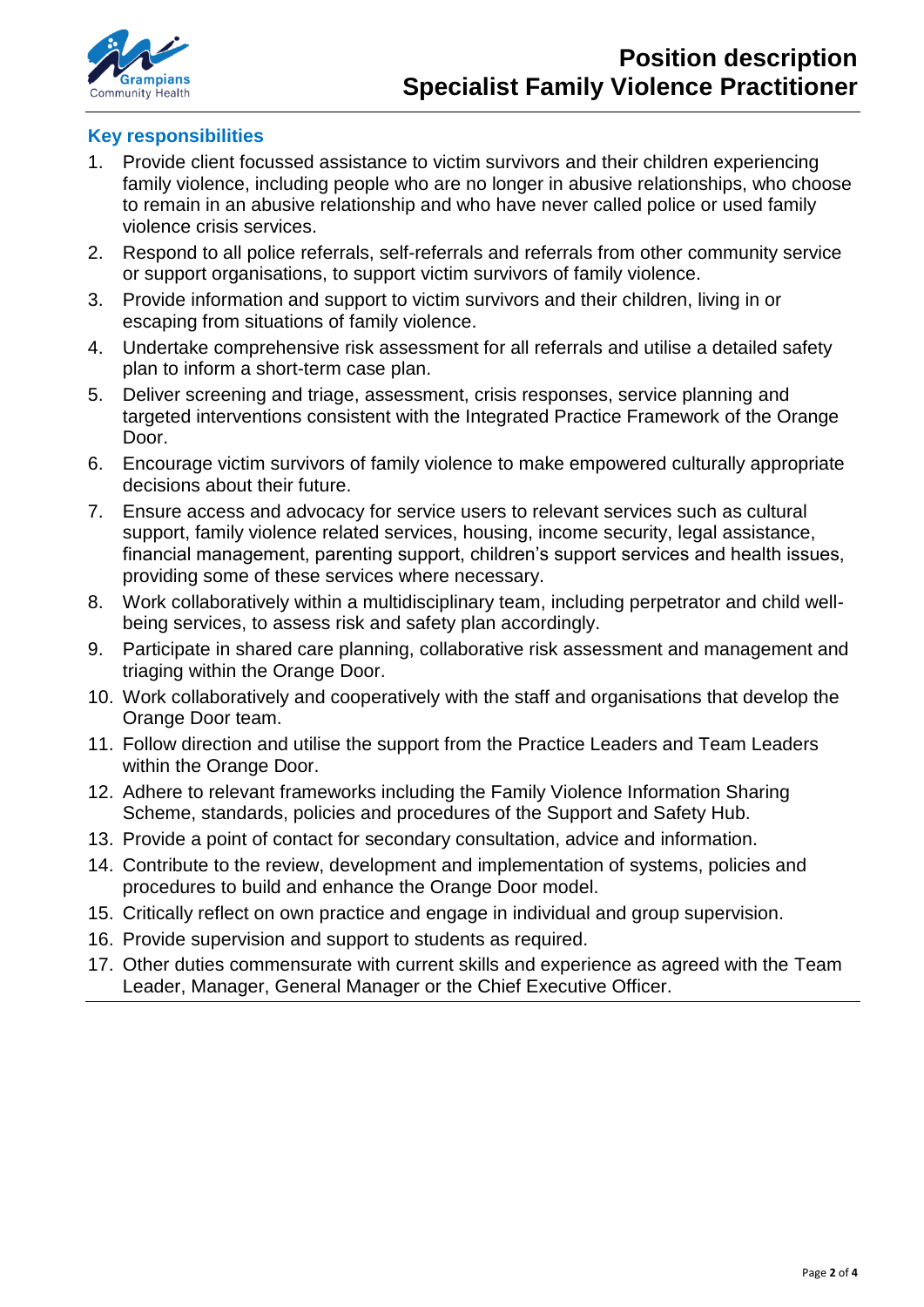

## **Key selection criteria**

## **Qualifications**

- Bachelor of Social Work or other equivalent qualification OR
- Willingness to work towards the minimum qualifications [https://www.vic.gov.au/mandatory-minimum-qualifications-specialist-family-violence](https://www.vic.gov.au/mandatory-minimum-qualifications-specialist-family-violence-practitioners)[practitioners](https://www.vic.gov.au/mandatory-minimum-qualifications-specialist-family-violence-practitioners)

### *Mandatory:*

• Experience working with victim survivors of family violence

## *Desirable*

- Sound knowledge of and commitment to Feminist theory, principles and practice, and an understanding of intersectionality and how it relates to family violence.
- Understanding of the Orange Door service model and vision.

# **Demonstrated skills, experience and/or understanding of:**

- The gendered nature of family violence and the types of violence.
- Applying a trauma informed lens to practice.
- Completing comprehensive risk assessments and safety plans utilising the Multi-Agency Risk Assessment Management (MARAM) Framework.
- The application of relevant frameworks and legislation related to Family Violence and Child wellbeing, including the MARAM Framework, Information Sharing Schemes, Family Violence Protection Act, Best Interests Case Practice Model and the Child, Youth and Families Act.
- Working within a multidisciplinary team with a focus on integrated and collaborative practice.
- Demonstrated attention to detail with well-developed administrative and organisational skills to effectively manage high volumes of work and determine priorities, meet targets and deadlines.
- Ability to maintain confidentiality at all times.
- Demonstrated knowledge and application of computer software, including Microsoft Office and the Internet.
- High level verbal and written communication skills that enable effective and appropriate communication with a broad range of people at all levels.
- Demonstrated ability to contribute to positive workplace culture and practices.

### **Licences and registrations**

- Current Victorian driver licence
- Current National police check (less than 3 months old)
- Current Working With Children Check

### **Personal attributes**

- Ethical and inclusive
- Self-disciplined
- Collaborative and supportive
- Flexible and resilient